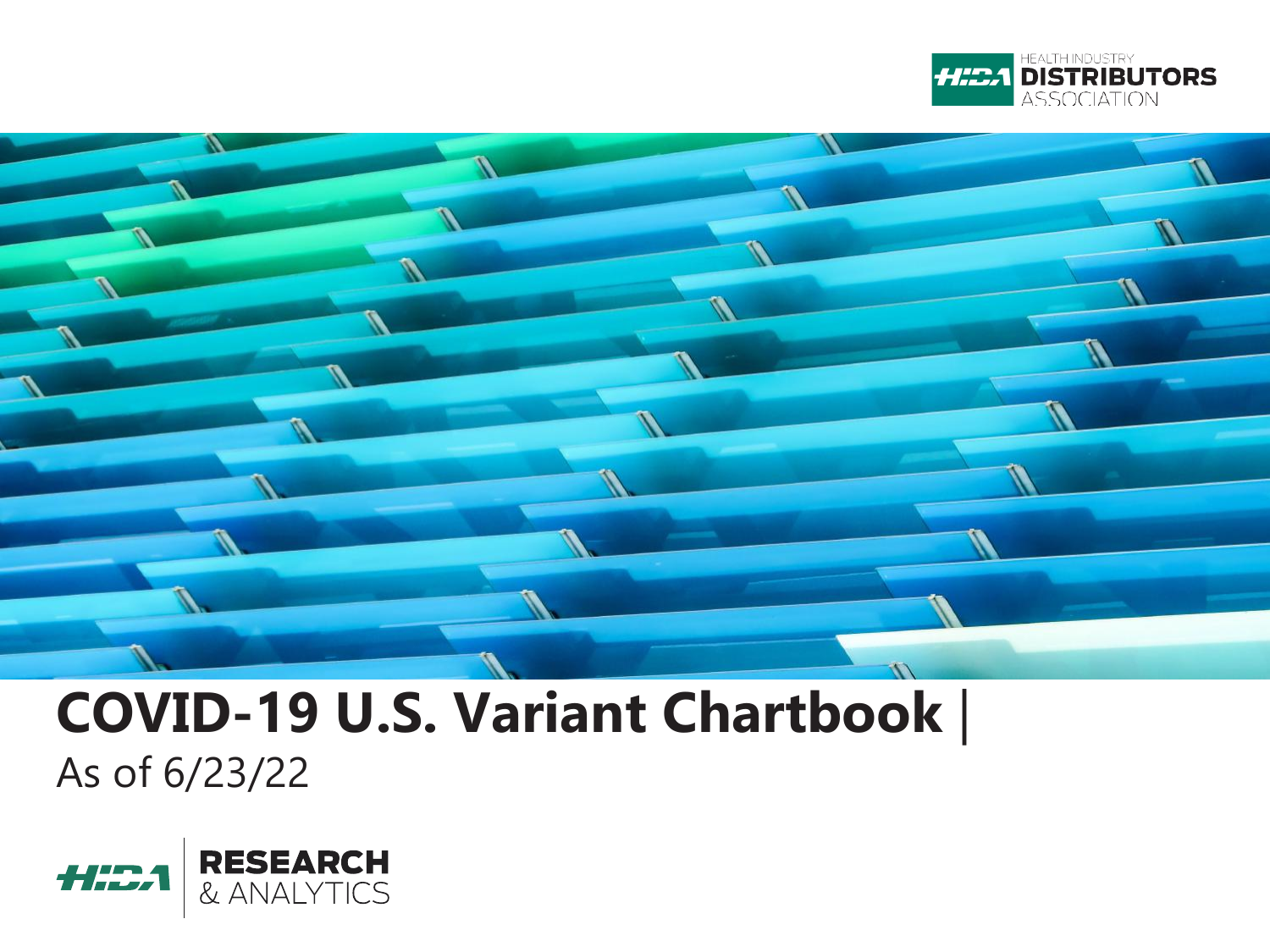### *The COVID-19 U.S. Variant Chartbook Is Sponsored By*



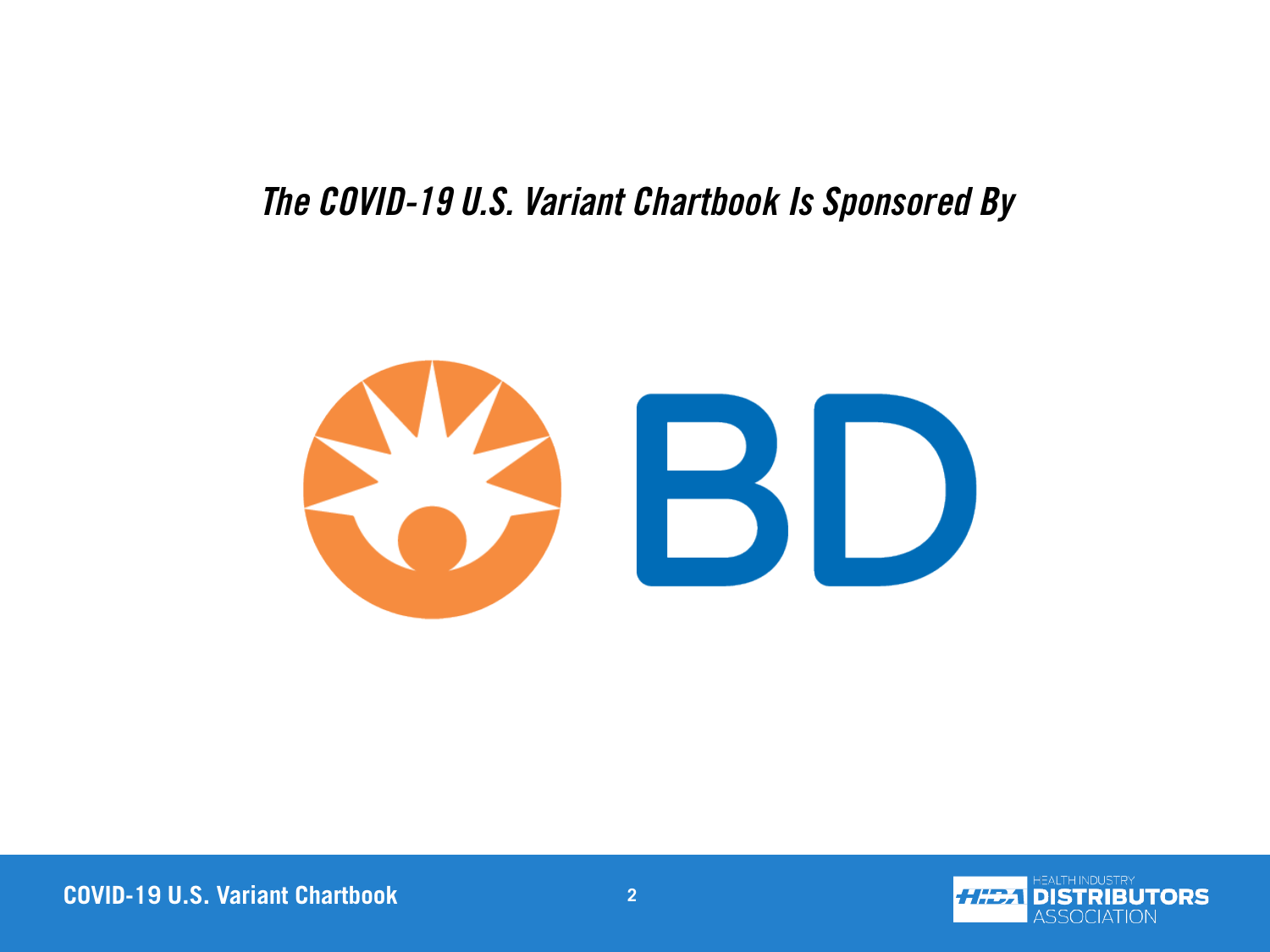### **What You Need To Know**

This report tracks the progression of COVID-19 spread in the U.S. and provides perspectives on key measures impacting the medical supply chain. Purpose:

**[Omicron Variants Account For 35% Of U.S. Cases](https://www.beckershospitalreview.com/public-health/omicron-sister-variants-account-for-35-of-us-cases-4-covid-19-updates.html?origin=BHRE&utm_source=BHRE&utm_medium=email&utm_content=newsletter&oly_enc_id=9874E8108545H8D)**

**[New COVID Subvariant Evades Immunity In U.S.](https://fortune.com/2022/06/21/stealth-omicron-new-dominant-subvariant-ba5-covid-coronavirus-pandemic-cdc/?utm_source=Iterable&utm_medium=email&utm_campaign=fortunedaily&tpcc=nlfortunedaily)**

**[COVID Surge Moves West, Pressure Eases In Northeast](https://www.wsj.com/articles/latest-u-s-covid-19-surge-moves-west-as-pressure-eases-in-northeast-11654421402)**

**[U.S. Drops COVID Testing Requirement For International Travelers](https://www.cnbc.com/2022/06/10/biden-administration-to-drop-covid-testing-requirements-for-international-air-travel.html)**

Disclaimer: The material provided is excerpted from authoritative sources. While every effort has been made to include the most recent information available so as to ensure the accuracy of this material, current accurate information cannot be assured, and readers should obtain appropriate advice from qualified staff, consultants, and professionals and should rely on the most recent official documents when making any decision that may have significant financial consequences. The material is offered for the information and convenience of the readers and should not be construed as advice.

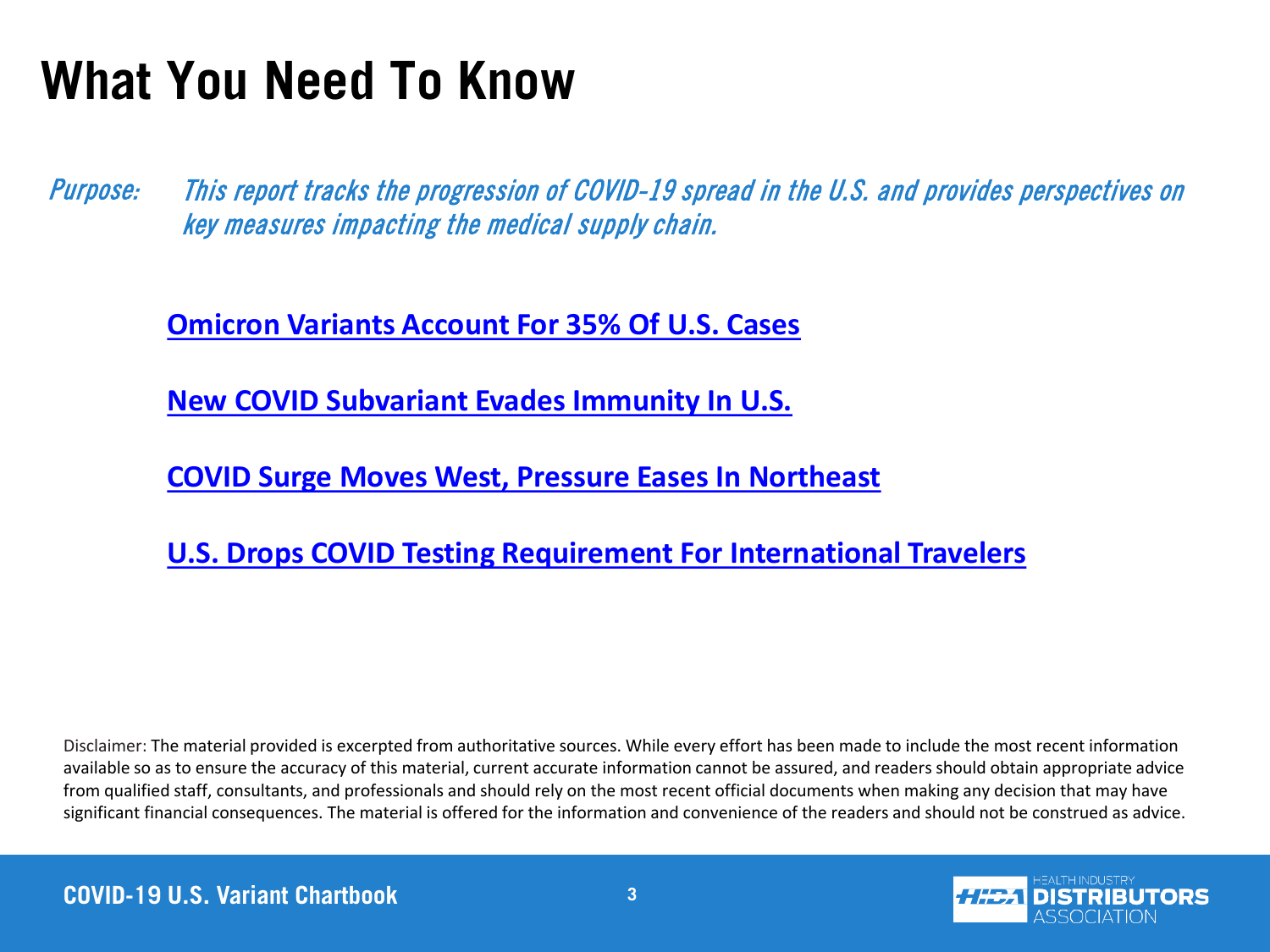### **Percent Of U.S. COVID-19 Cases By Variant**



| <b>USA</b> |                            |            |         |                 |  |  |  |  |  |  |  |
|------------|----------------------------|------------|---------|-----------------|--|--|--|--|--|--|--|
| WHO label  | Lineage # US Class % Total |            |         | 95%PI           |  |  |  |  |  |  |  |
| Omicron    | BA.2.12.1                  | VOC        | 56.0%   | 51.4-60.5%      |  |  |  |  |  |  |  |
|            | <b>BA.5</b>                | VOC        | 23.5%   | 20.3-27.0%      |  |  |  |  |  |  |  |
|            | <b>BA4</b>                 | VOC        |         | 11.4% 8.8-14.5% |  |  |  |  |  |  |  |
|            | <b>BA.2</b>                | VOC        | 9.1%    | 7.9-10.5%       |  |  |  |  |  |  |  |
|            | BA.1.1                     | VOC        | $0.0\%$ | $0.0 - 0.0\%$   |  |  |  |  |  |  |  |
|            | B.1.1.529                  | VOC        | $0.0\%$ | $0.0 - 0.0\%$   |  |  |  |  |  |  |  |
| Delta      | B.1.617.2                  | <b>VBM</b> | $0.0\%$ | $0.0 - 0.0\%$   |  |  |  |  |  |  |  |
| Other      | Other <sup>*</sup>         |            | $0.0\%$ | $0.0 - 0.0\%$   |  |  |  |  |  |  |  |

United States: 6/12/2022 - 6/18/2022 NOWCAST

Enumerated lineages are US VOC and lineages circulating above 1% nationally in at least one week period. "Other" represents the aggregation of lineages which are circulating <1% nationally during all weeks displayed. These data include Nowcast estimates, which are modeled projections that

may differ from weighted estimates generated at later dates AY.1-AY.133 and their sublineages are aggregated with B.1.617.2. BA.1, BA.3 and their sublineages (except BA.1.1 and its sublineages) are aggregated with B.1.1.529. For regional data, BA.1.1 and its sublineages are also aggregated with B.1.1.529, as they currently cannot be reliably called in each region. Except BA.2.12.1, BA.2 sublineages are aggregated with BA.2. BA.5.1 is aggregated with

As of 6/23

Source: CDC. Covid Data Tracker. June 23, 2022 https://covid.cdc.gov/covid-data-tracker/#variant-proportions

#### **COVID-19 U.S. Variant Chartbook 4**

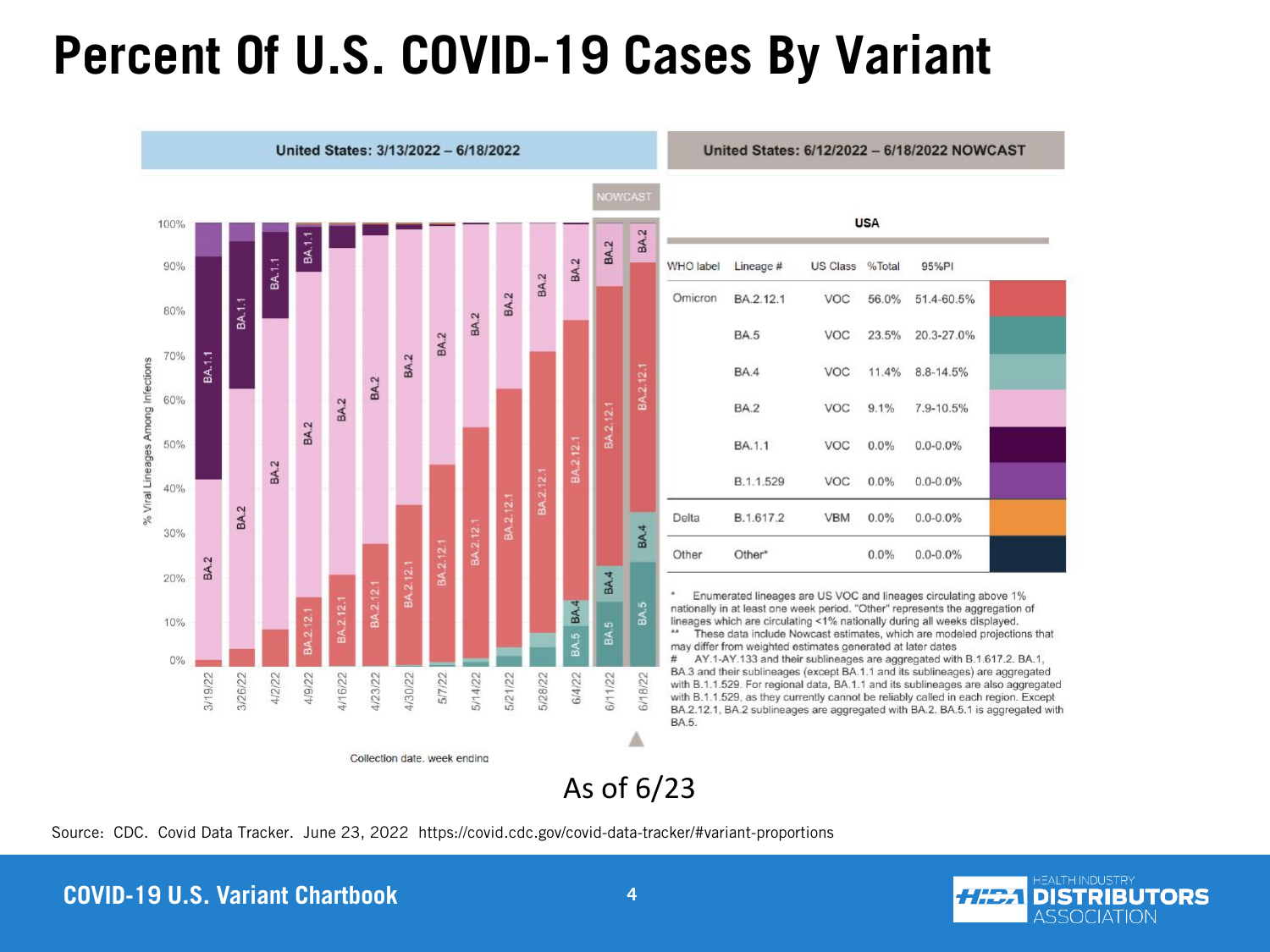## **U.S. Daily COVID-19 Cases**



Daily Trends in Number of COVID-19 Cases in The United States Reported to CDC

#### As of 6/23

Source: CDC. COVID Data Tracker. June 23, 2022 https://covid.cdc.gov/covid-data-tracker/#trends\_dailytrendscases

#### **COVID-19 U.S. Variant Chartbook 5**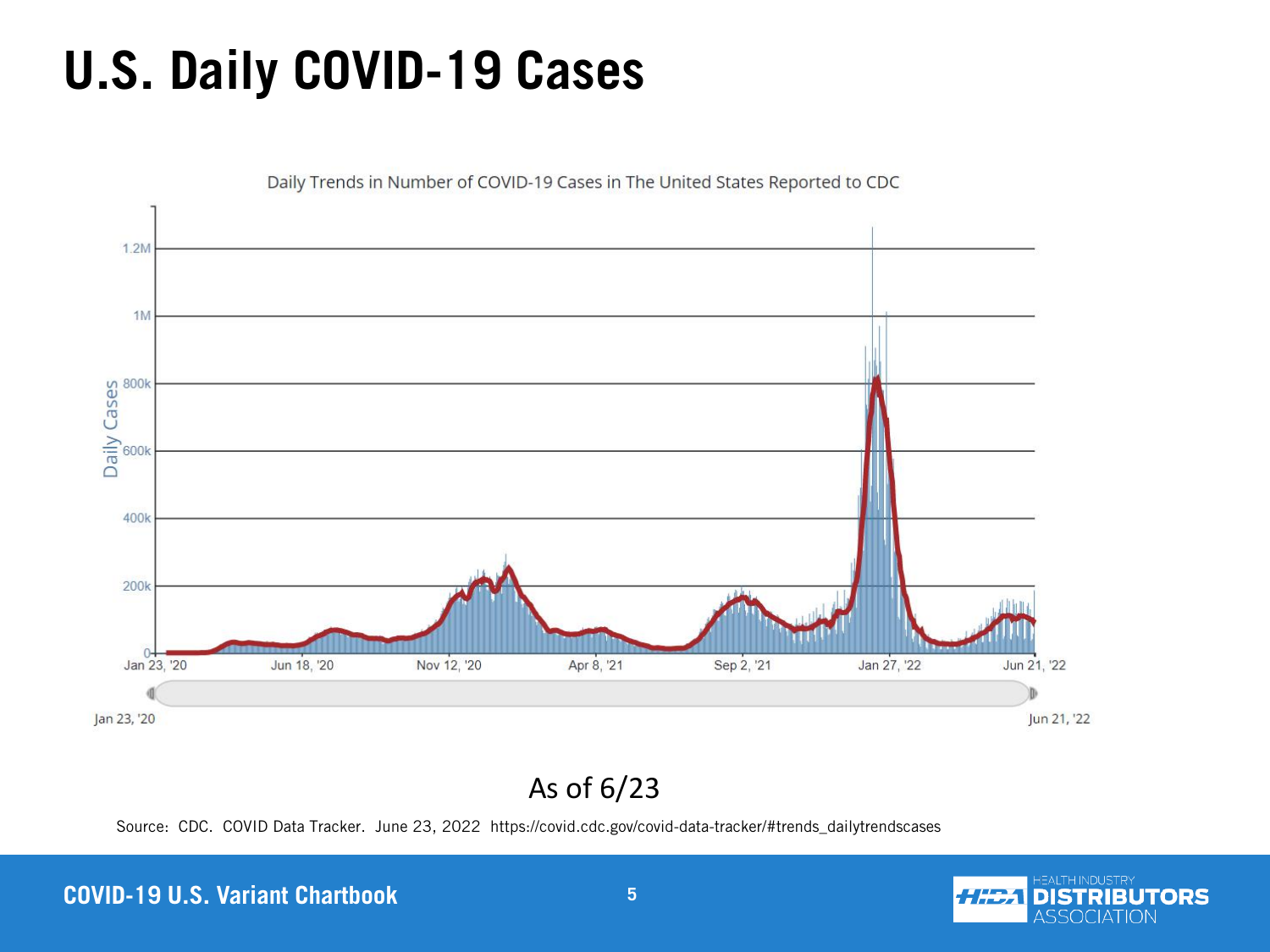## **U.S. Daily COVID-19 Deaths**



### As of 6/23

Source: CDC. COVID Data Tracker. June 23, 2022 https://covid.cdc.gov/covid-data-tracker/#trends\_dailytrendsdeaths

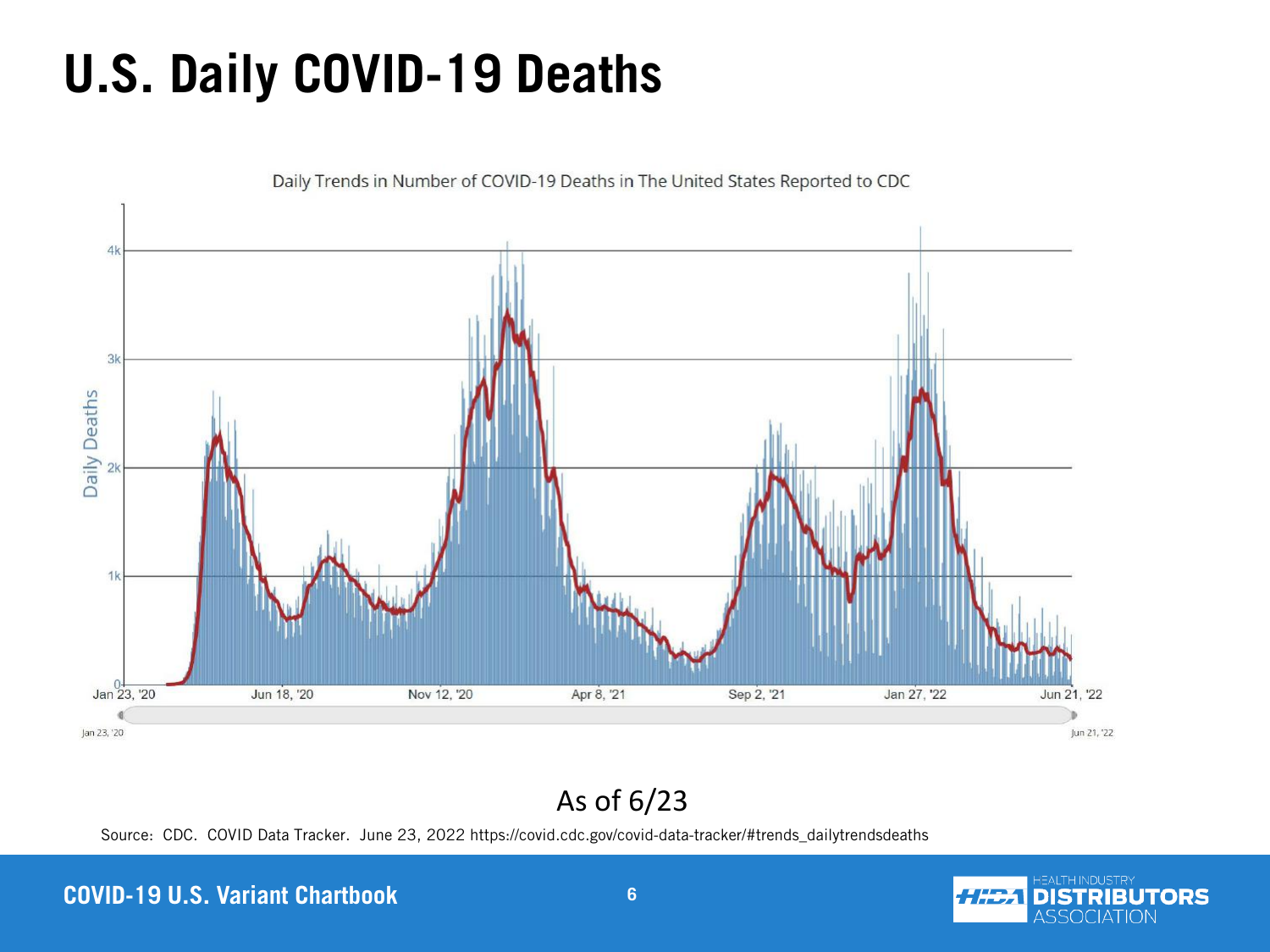# **U.S. COVID-19 Hospitalizations**



Based on reporting from all hospitals (N=5,295). Due to potential reporting delays, data reported in the most recent 7 days (as represented by the shaded bar) should be interpreted with caution. Small shifts in historic data may occur due to changes in the CMS Provider of Services file, which is used to identify the cohort of included hospitals. Data since December 1, 2020 have had error correction methodology app

have anomalies that are still being resolved. Data prior to August 1, 2020 are unavailable.

Last Updated: Jun 22, 2022

Unified Hospital Dataset, White House COVID-19 Team, Data Strategy and Execution Workgroup

Source: CDC. COVID Data Tracker. June 23, 2022 https://covid.cdc.gov/covid-data-tracker/#new-hospital-admissions

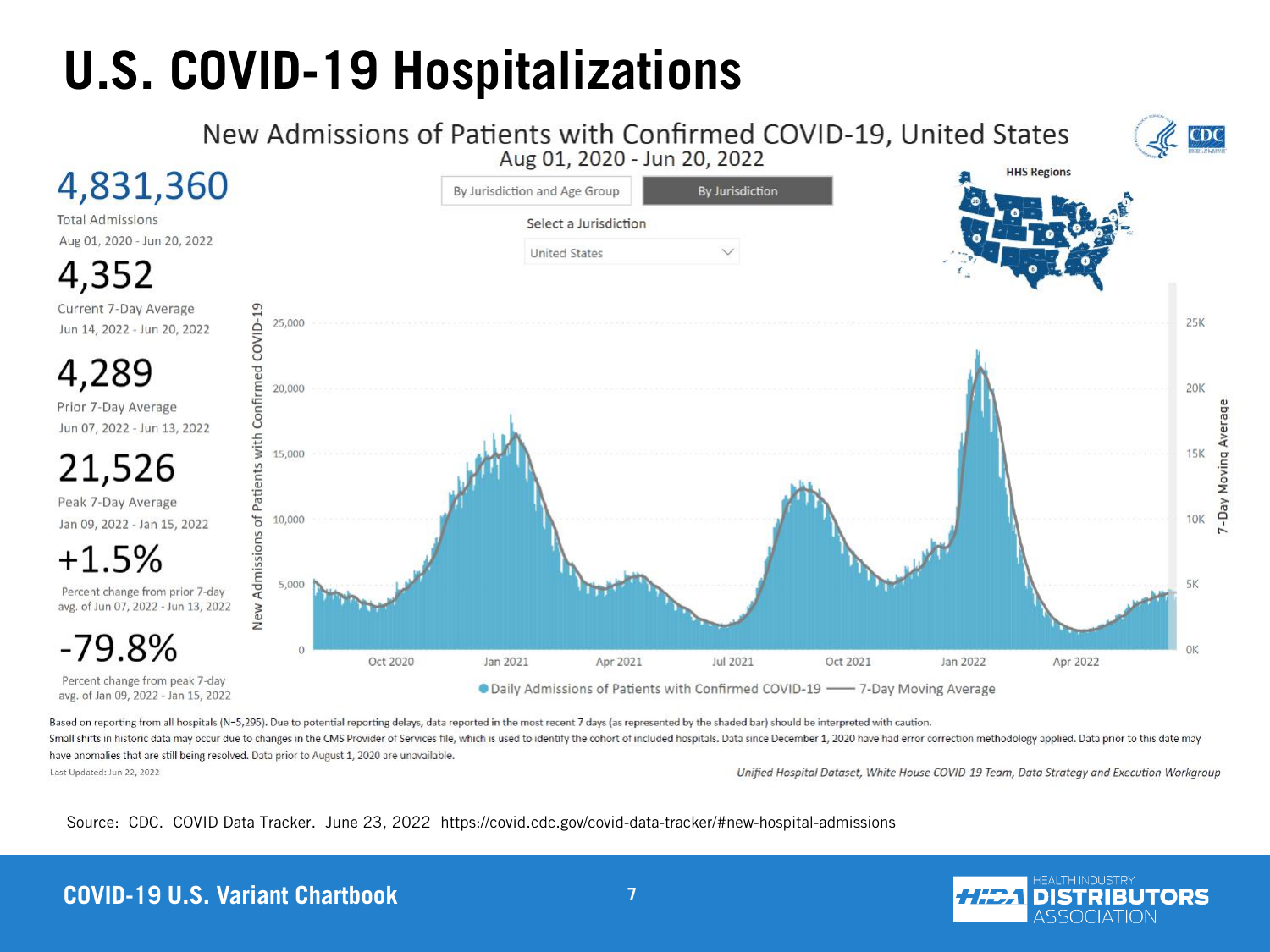# **U.S. Daily Testing (Nucleic Acid Amplification Tests)**



Daily COVID-19 Nucleic Acid Amplification Tests (NAATs) Performed in The United States Reported to CDC

As of 6/23

Source: CDC. COVID Data Tracker. June 23, 2022 https://covid.cdc.gov/covid-data-tracker/#trends\_dailytrendsdeaths

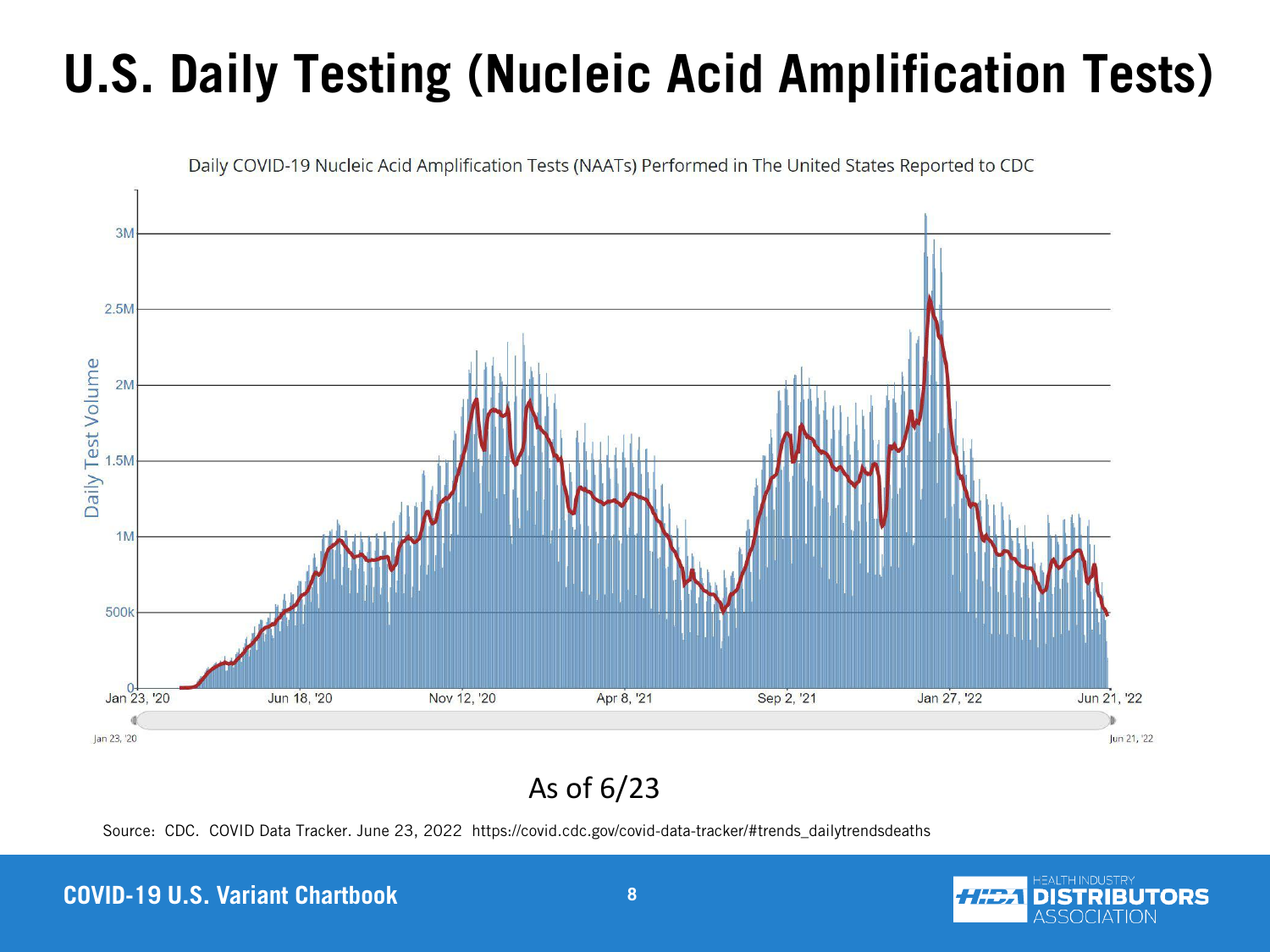## **Cases By State (Top 10 Per 100,000 Population)**

|                      | CASES<br>DAILY AVG. | PER <sup>V</sup><br>100,000 | $14$ -DAY<br>CHANGE | <b>TEST</b><br><b>POSITIVITY</b> | <b>HOSPITALIZED</b><br>DAILY AVG. | PER<br>100,000 | $14-DAY$<br>CHANGE | <b>DEATHS</b><br>DAILY AVG. | PER<br>100,000 | <b>FULLY</b><br><b>VACCINATED</b> |
|----------------------|---------------------|-----------------------------|---------------------|----------------------------------|-----------------------------------|----------------|--------------------|-----------------------------|----------------|-----------------------------------|
| <b>United States</b> | 97,069              | 29                          | $-13\%$             | 14%                              | 30,216                            | $\Theta$       | $+3%$              | 298.3                       | 0.09           | 67%                               |
| Puerto Rico >        | 3,003               | 89                          | $-21\%$             | 32%                              | 386                               | 11             | $-3%$              | 6.3                         | 0.19           | 79%                               |
| Alaska >             | 431                 | 59                          | $+5\%$              | 17%                              | 62                                | $\rm 8$        | $+43%$             | $\circ$                     |                | 63%                               |
| Guam >               | 92                  | 55                          | $+15\%$             |                                  |                                   |                |                    | 0.3                         | 0.17           | 83%                               |
| Hawaii >             | 765                 | 54                          | $-33\%$             | 20%                              | 219                               | 15             | $+5%$              | 2.1                         | 0.15           | 79%                               |
| Florida >            | 10,609              | 49                          | $-4\%$              | 21%                              | 3,506                             | 16             | $+19%$             | 44.9                        | 0.21           | 68%                               |
| New Mexico >         | 907                 | 43                          | $+3\%$              | 15%                              | 191                               | 9              | $+23%$             | 3.1                         | 0.15           | 72%                               |
| California ›         | 15,110              | 38                          | $-10\%$             | 10%                              | 3,176                             | 8              | $+10%$             | 29.1                        | 0.07           | 73%                               |
| Louisiana »          | 1,665               | 36                          | $+26\%$             | 17%                              | 275                               | 6              | $+37%$             | 2.0                         | 0.04           | 54%                               |
| Kentucky >           | 1,555               | 35                          | $+5\%$              | 13%                              | 460                               | 10             | $+14%$             | 7.3                         | 0.16           | 58%                               |
| Nevada >             | 1,056               | 34                          | $-19\%$             | 30%                              | 424                               | 14             | $+19%$             | 5.6                         | 0.18           | 61%                               |

\*Sorted by places with the most cases per 100,000 residents in the last seven days.

As of 6/23

Source: NY Times. Coronavirus In The US. Latest Map And Case Count. June 23, 2022 https://www.nytimes.com/interactive/2021/us/covid-cases.html?name=styln-coronaviruslive&region=TOP\_BANNER&block=storyline\_menu\_recirc&action=click&pgtype=LegacyCollection&variant=1\_Show&is\_new=false

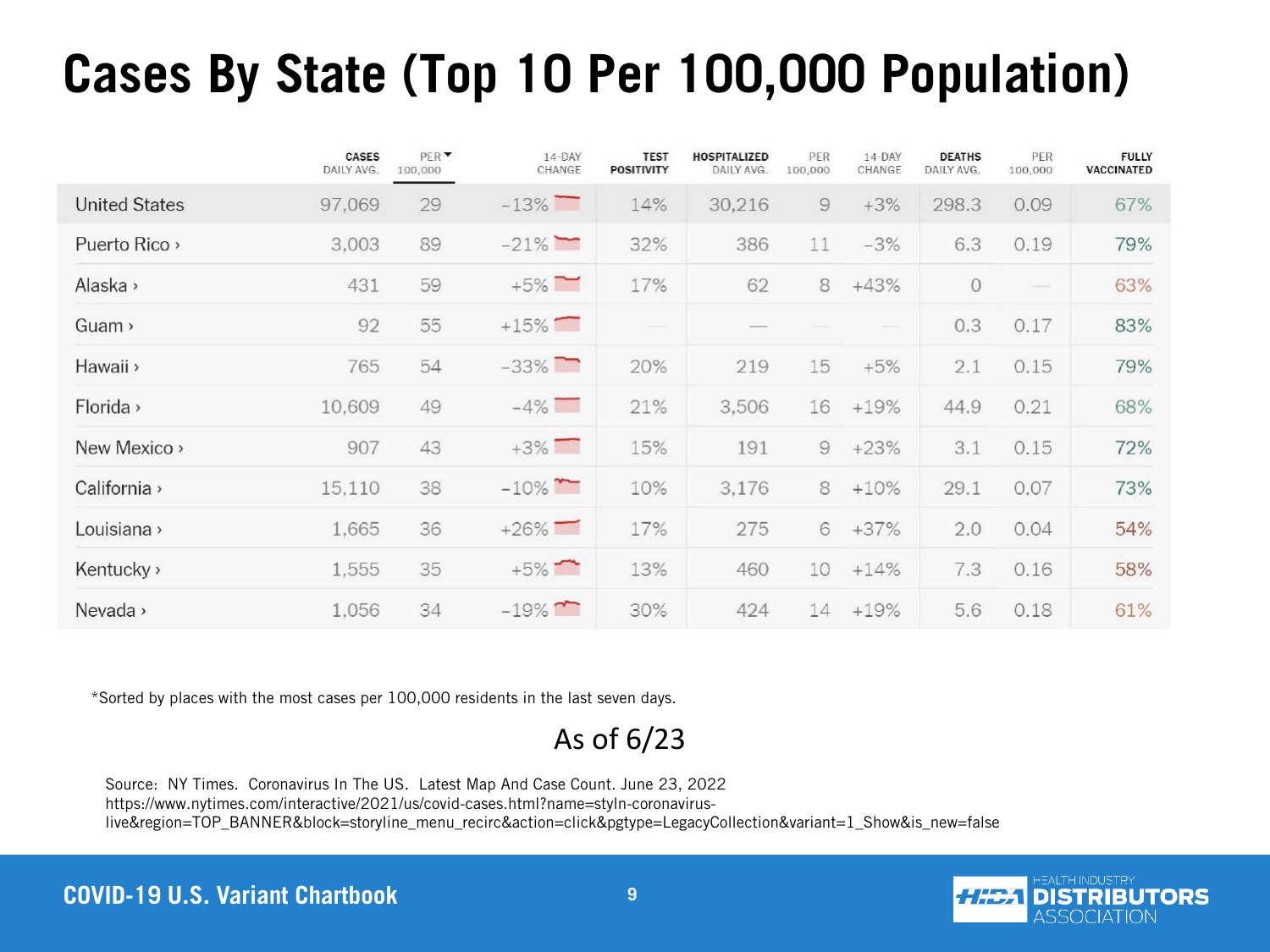### **COVID-19 Vaccination Rates In U.S.**



Source: CDC. COVID Data Tracker. https://covid.cdc.gov/covid-data-tracker/#vaccinations\_vacc-total-admin-rate-total

**COVID-19 U.S. Variant Chartbook 10** 10